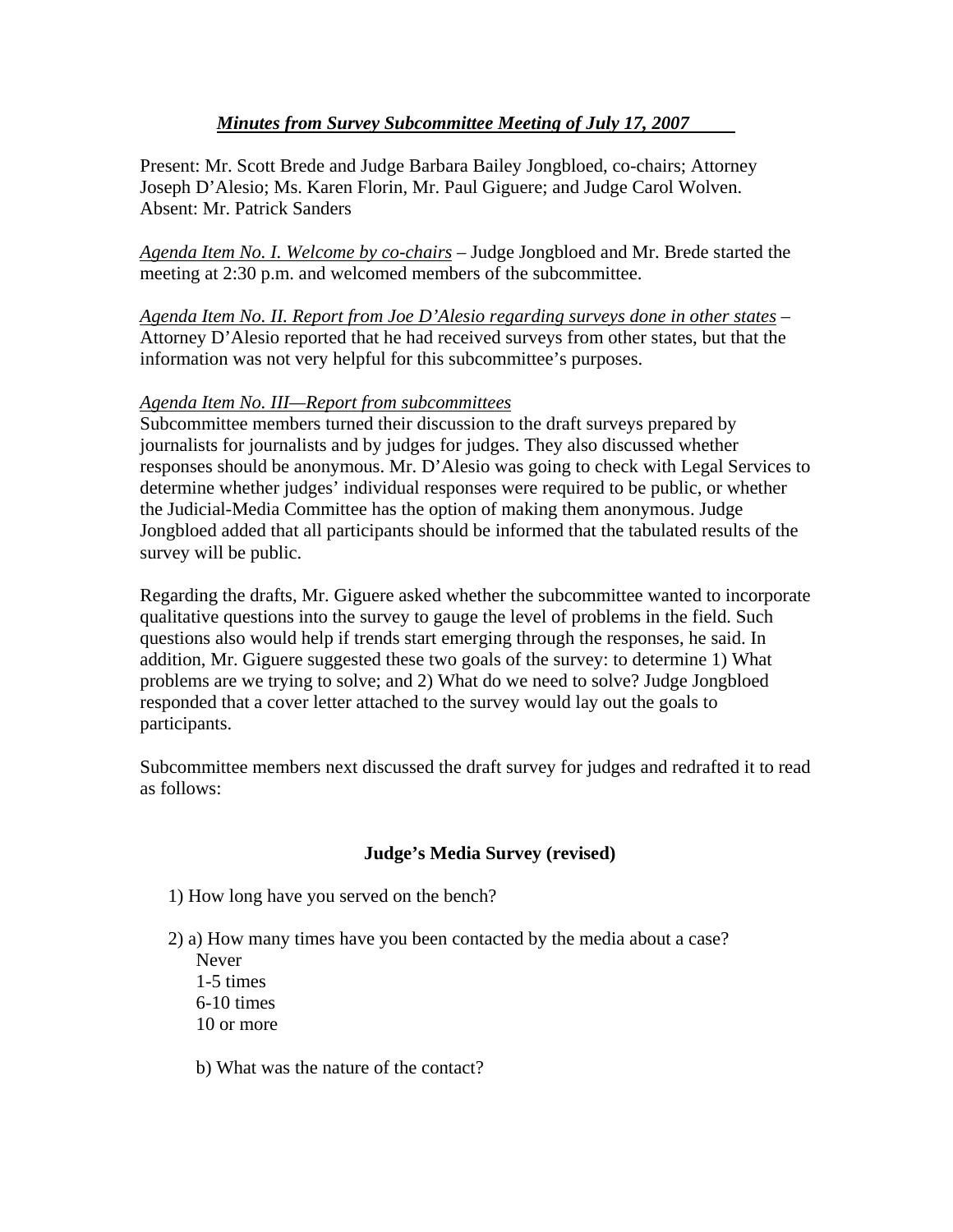3) Do you have a practice about responding to media inquiries? If yes, what is the practice?

4) Have you ever contacted the media? If yes, what was the purpose and outcome of the contact?

5) a) Have you ever been contacted by the media to request a camera in your courtroom? b) If yes, how many times?

 1-5 6-10 10 or more

6) Do you see potential issues regarding cameras in a courtroom? If yes, what are they?

7) a) Do you advise jurors about speaking to the media following a trial? Never Sometimes Always

b) If sometimes or always, what advisement do you give?

8) Do you read stories about your cases or watch them on television? Never **Sometimes Often** 

9) What do you do if you see or read inaccurate information about judicial matters in the media?

10) What do you do if you see or read unfair criticism of yourself or another judge in the media?

11) a) Do you think it's important for the Branch to formulate guidelines for responding to unfair criticism?

b) If this would be helpful, what suggestions do you have?

12) a) Do you explain your decisions from the bench?

b) If you explain, under what circumstances?

13) a) Do you think reporters who cover the courts, in general, have sufficient knowledge about the court system?

b) If no, what should reporters do to learn more about the system?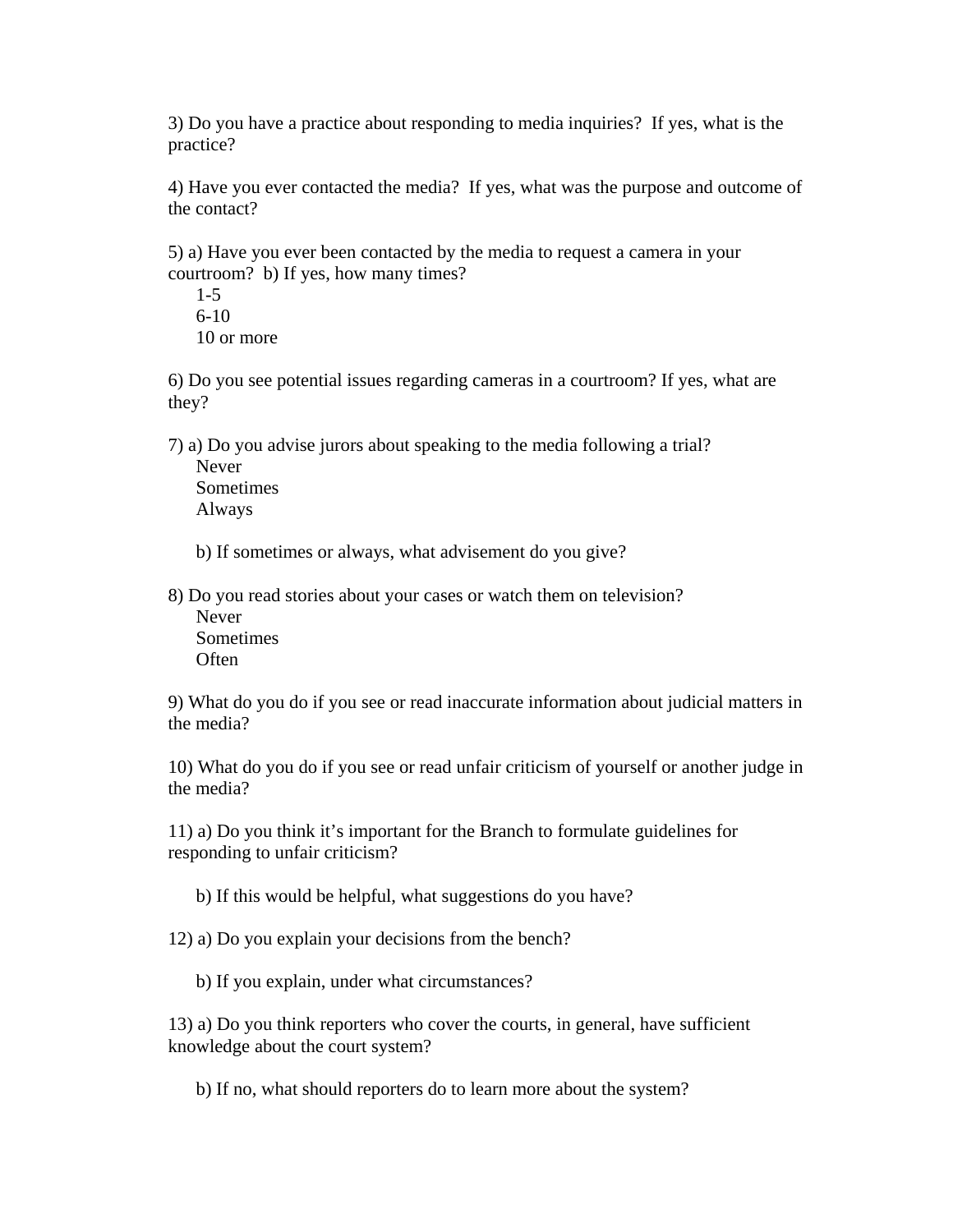14) a) Do you think the media could benefit from educational programs about the courts?

| T                                                                                                                                                                                                          | $\overline{2}$                                                      | 3                                                      | $\overline{4}$ | 5                                                                                  |  |  |
|------------------------------------------------------------------------------------------------------------------------------------------------------------------------------------------------------------|---------------------------------------------------------------------|--------------------------------------------------------|----------------|------------------------------------------------------------------------------------|--|--|
| Agree                                                                                                                                                                                                      |                                                                     |                                                        |                | Disagree                                                                           |  |  |
| b) Would you participate?                                                                                                                                                                                  |                                                                     | c) If yes, what topics would you like to have covered? |                |                                                                                    |  |  |
| 15) a) Do you think judges could benefit from educational programs about<br>interacting with the media?                                                                                                    |                                                                     |                                                        |                |                                                                                    |  |  |
| $\mathbf{1}$<br>Agree                                                                                                                                                                                      | $\overline{2}$                                                      | 3                                                      | $\overline{4}$ | 5<br>Disagree                                                                      |  |  |
|                                                                                                                                                                                                            | b) Would you participate?<br>c) What topics would you like covered? |                                                        |                |                                                                                    |  |  |
| 16) a) Should the Branch have standard answers or policy statements addressing<br>questions frequently asked by the media to judges, for example, whether the<br>identity of jurors is public information? |                                                                     |                                                        |                |                                                                                    |  |  |
| 1<br>Always                                                                                                                                                                                                | $\overline{2}$                                                      | 3                                                      | $\overline{4}$ | $\overline{\mathcal{L}}$<br>Never                                                  |  |  |
| b) If yes, what questions/answers do you suggest?                                                                                                                                                          |                                                                     |                                                        |                |                                                                                    |  |  |
| members of the media?                                                                                                                                                                                      |                                                                     |                                                        |                | 17) Should the Branch formulate guidelines for court staff who may be contacted by |  |  |
| 1<br>Always                                                                                                                                                                                                | $\overline{2}$                                                      | 3                                                      | $\overline{4}$ | 5<br>Never                                                                         |  |  |
| 18) Do you wish to make any comments regarding your dealings with the media?                                                                                                                               |                                                                     |                                                        |                |                                                                                    |  |  |

19) Do you have any suggestions for improving interactions between the Judicial Branch and the media?

\*\*\*\*\*\*\*\*\*\*\*\*\*\*\*\*\*\*\*\*\*\*\*

Subcommittee members then turned to the draft survey for journalists and redrafted it to read as follows: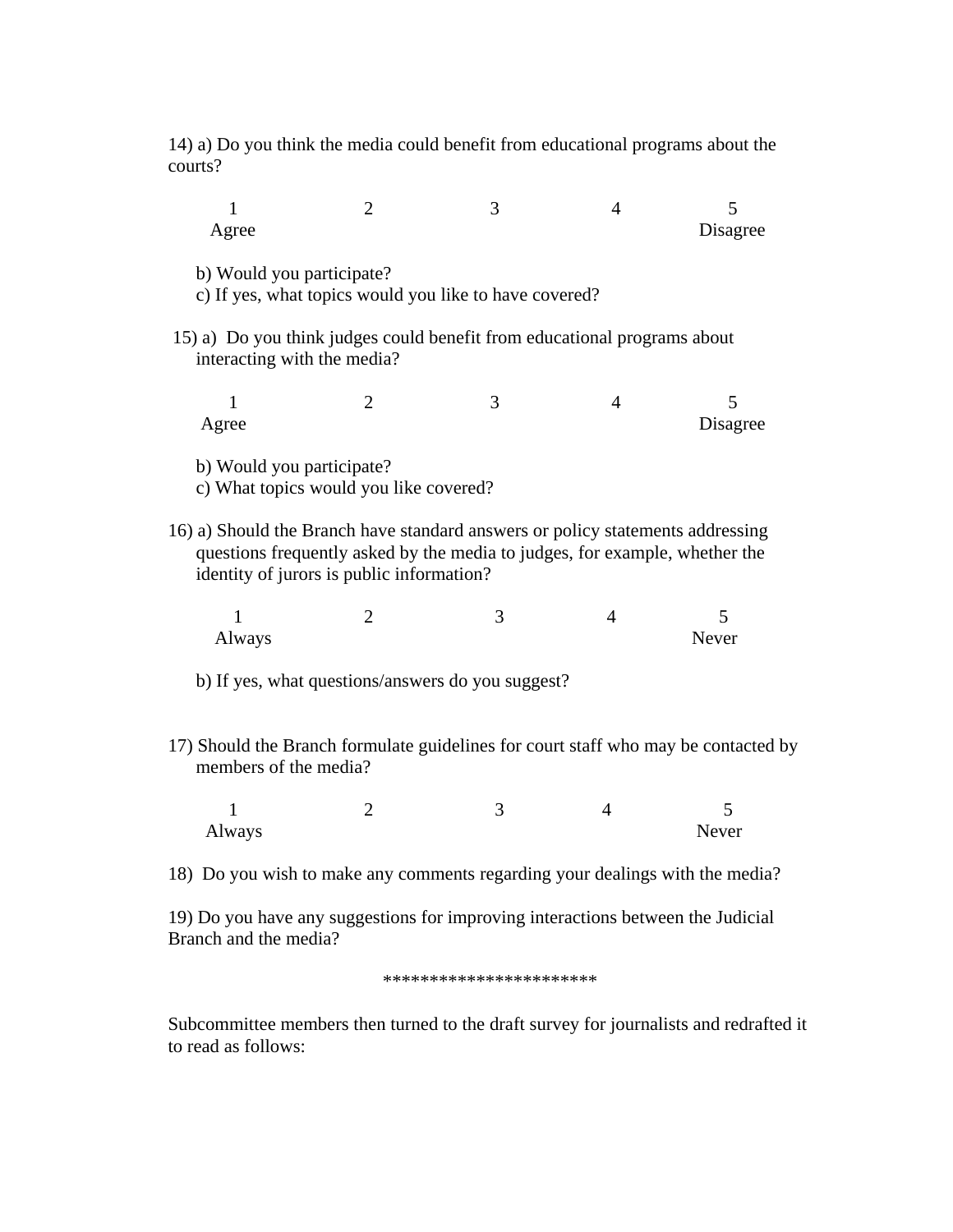### **Media Survey (revised)**

1) a) How long have you been covering the court system?

 0-1 year 2-5 years 6-10 years More than 10 years

b) If not your primary beat, then what percentage of your job is it?

Less than 25 percent 25-50 percent 50-75 percent More than 75 percent

2) a) Are you able to get access to court files on a timely basis in the courthouse(s) you cover?

1 2 3 4 5 Always Never

b) Describe problems that you've experienced.

3) For files that are partially sealed, are you able to get access to the non-sealed portion of the file?

| Always |  | Never |
|--------|--|-------|

4) a) Are court clerks helpful in answering questions you have about access to court information?

1 2 3 4 5 Always Never

b) Explain problems.

c) Do you have suggestions on how they can be more helpful?

5) a) Do you use the Judicial Branch website for help in covering court cases? If so, how helpful is it?

| Extremely helpful |  | Not helpful |
|-------------------|--|-------------|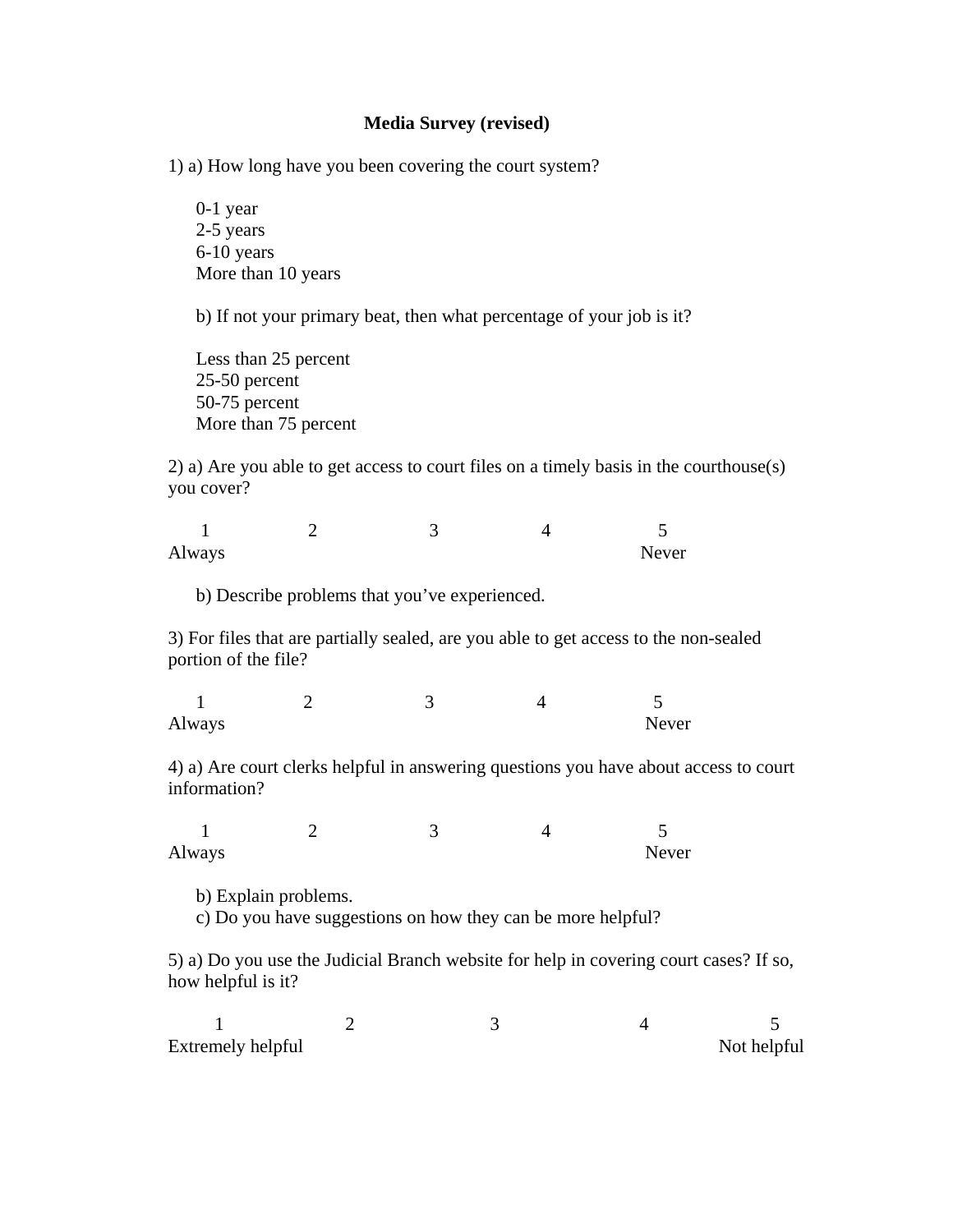b) Explain.

6) What information not currently on the website would be most helpful to you?

7) a) Do you have problems obtaining copies of court documents, including exhibits?

1 2 3 4 5 Always Never

b) If yes, what kind of problems have you encountered?

8) a) Have you ever experienced any difficulties in covering trials that are open to the public?

1 2 3 4 5 Always Never

b) Please explain.

9) a) Are court calendars adequate in providing notice to upcoming trials/hearings?

| Always |                                     |  | Never |
|--------|-------------------------------------|--|-------|
|        | b) If no, how can they be improved? |  |       |

10) a) Are judges cooperative in allowing media access to open court proceedings?

| Always |  | Never |
|--------|--|-------|

b) If not cooperative, please explain.

c) Do you have suggestions to enhance cooperation?

11) a) Have you had any other problems regarding access to court proceedings and/or records?

b) If yes, please explain.

12) a) Do you think reporters who cover the courts, in general, have sufficient knowledge about the court system?